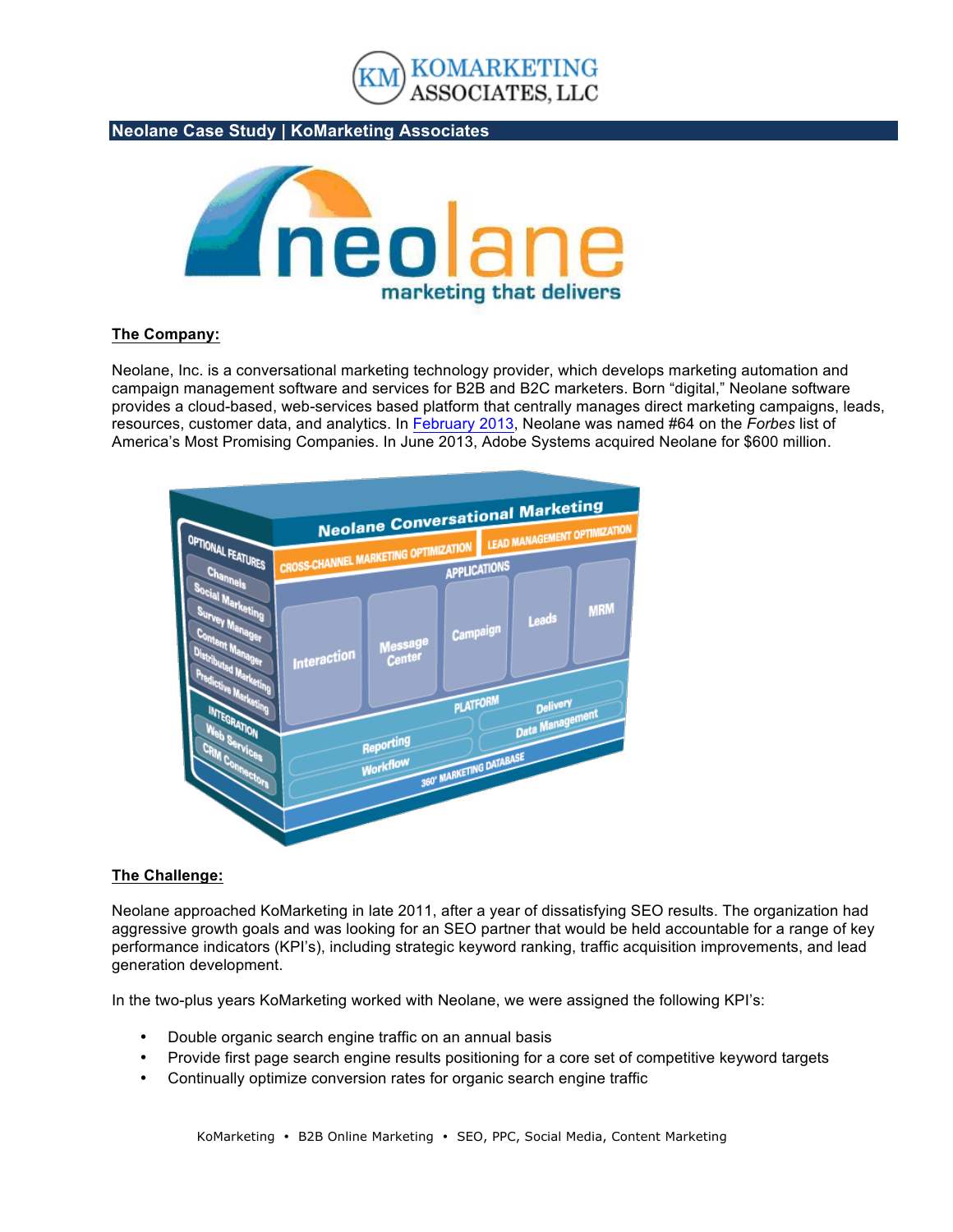

# **The Solution**

The following Internet marketing services helped drive the success of the Neolane SEO program:

## **Search Engine Optimization**

| <b>Keyword Rankings</b>      | <b>Dec 2011</b> | <b>Dec 2012</b> |
|------------------------------|-----------------|-----------------|
| <b>Keyword Targets</b><br>J. | Google          | Google          |
|                              | 47              | N.R.            |
|                              | 23              | 6               |
|                              | 4               | $\overline{2}$  |
|                              | N.R.            | 39              |
|                              | 19              | 4               |
|                              | 19              | 3               |
|                              | N.R.            | N.R.            |
|                              | 16              | 4               |
|                              | N.R.            | N.R.            |
|                              | 6               | 3               |
|                              | N.R.            | N.R.            |
|                              | 11              | 3               |
|                              | 24              | 11              |
|                              | N.R.            | 41              |
|                              | N.R.            | 49              |
|                              | 12              | 18              |
|                              | N.R.            | N.R.            |
|                              | 19              | 7               |
|                              | 21              | 8               |

*Examples of keyword rank improvements*

| <b>Keyword Rankings</b>      | <b>Dec 2011</b> | <b>Dec 2012</b> |
|------------------------------|-----------------|-----------------|
|                              |                 |                 |
| <b>Keyword Targets</b><br>T. | Google          | Google          |
|                              | 23              | 10              |
|                              | 37              | 22              |
|                              | 22              | 12              |
|                              | N.R.            | 23              |
|                              | 26              | 26              |
|                              | 18              | 9               |
|                              | 37              | 3               |
|                              | N.R.            | 9               |
|                              | 45              | 13              |
|                              | N.R.            | 36              |
|                              | 8               | 3               |
|                              | N.R.            | 29              |
|                              | N.R.            | N.R.            |
|                              | N.R.            | 4               |
|                              | <b>N.R.</b>     | 32              |
|                              | <b>N.R.</b>     | <b>N.R.</b>     |
|                              | N.R.            | 21              |
|                              | 4               | $\overline{2}$  |

• **Keyword Research:** KoMarketing identified a core set of keyword targets along with a comprehensive list of supporting, related phrases. Keyword research represented a consistent part of the ongoing management of the Neolane SEO program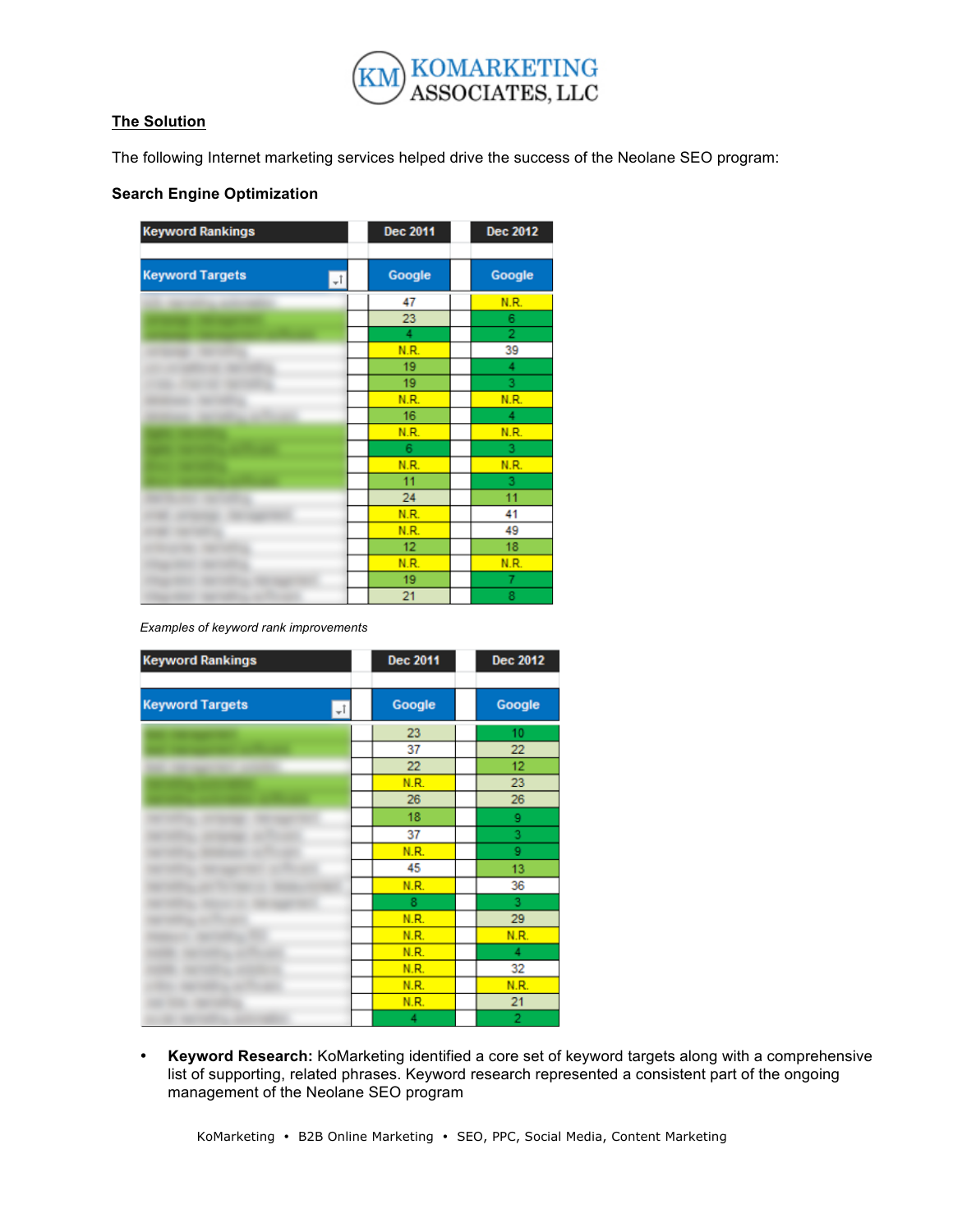

- **Link Building:** In order to leverage several key qualities of Neolane's marketing campaigns and drive links to the Neolane blog through outreach and social media, KoMarketing put together a comprehensive link building campaign. Examples of how link-building tactics included recommendations for bylines, link analysis associated with events and conferences, and outreach related to content marketing assets developed.
- **Page Optimization:** To optimize keyword visibility, KoMarketing provided strategic guidelines and onsite edits as new content was created for the site and blog. Throughout the duration of the program, KoMarketing provided optimization for more than two hundred onsite content assets.
- **New Content Recommendations:** KoMarketing provided regular recommendations for new content ideas based on keyword research, competitive analysis, and general experience with Internet marketing. Analyses lead to KoMarketing becoming heavily involved in Neolane's content marketing effort.

#### **Content Marketing**



*Examples of content marketing assets optimized and created, including blog posts, news stories, and infographics*

As indicated above, content marketing became an essential component of Neolane's SEO program due to its necessity in messaging, submission to third-party websites, and inbound link creation. Steps taken to drive the content marketing initiative included the following:

- **Strategic Content Marketing Plan:** On behalf of Neolane, KoMarketing put together a regular editorial calendar focused on blog posts, news content, and strategic site initiatives. This strategic content marketing plan, which delivered positive results, represented a significant component of our strategy for improving rankings for target keywords.
- **Blog Posts:** KoMarketing emphasized the development of the Neolane blog, which became one of the biggest link assets. We provided monthly recommendations and guidelines for topics based on keyword research, competitive review, and industry trends. KoMarketing collaborated and worked on blog posts suggested by the Neolane team, and supplied outlines as well as schedules for blog post release. Throughout the duration of the Neolane SEO program, KoMarketing helped produce over 100 blog posts.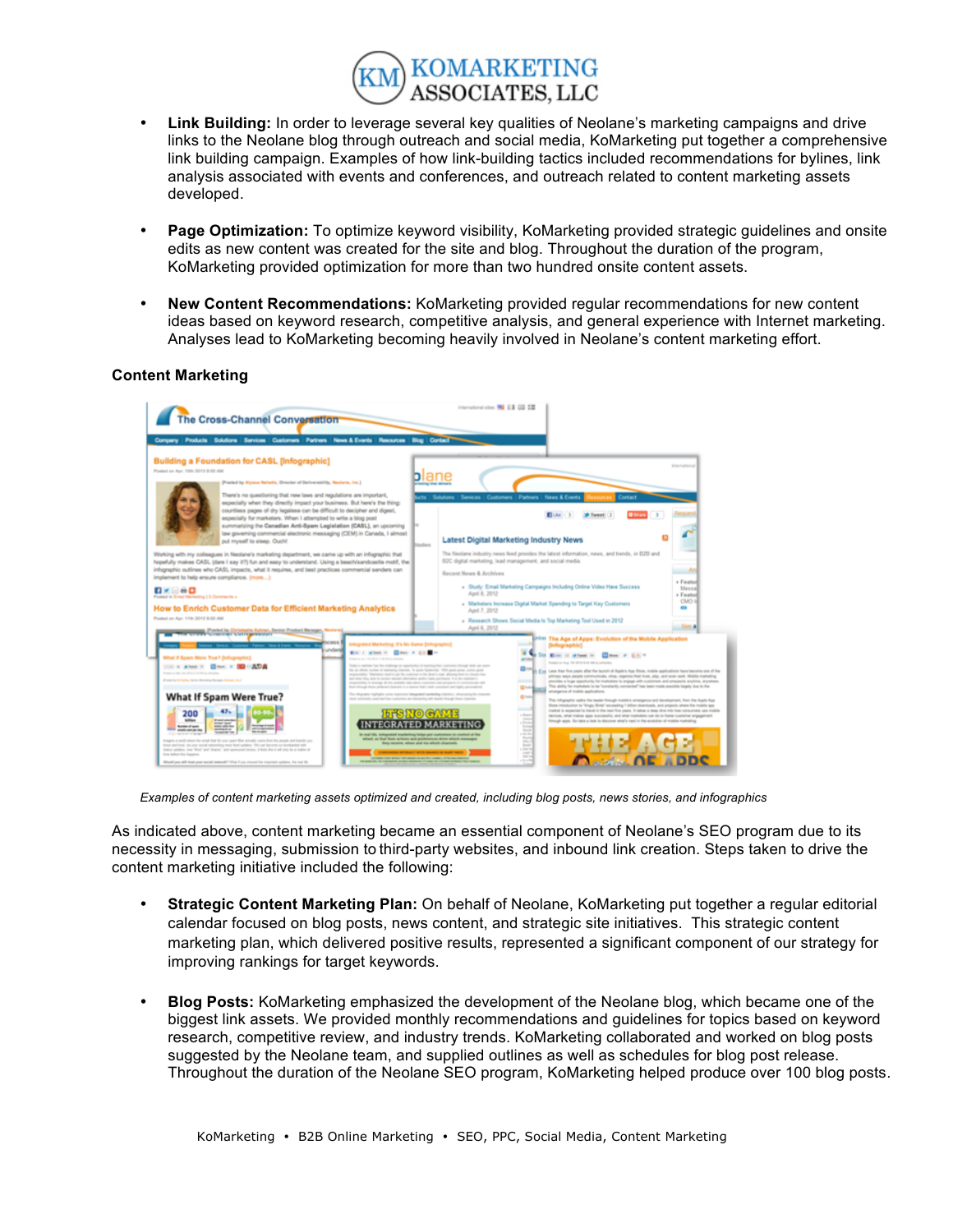

- **Google+:** KoMarketing strengthened Neolane's Google+ activity and set up key Neolane personnel with Authorship on the blog. The use of Google+ drives more and more personalized results through social network association. The implementation of Google+ has led to interactions with eTail, the DMA, CIO & InformationWeek.
- **Industry News:** KoMarketing created multiple news articles each week based around our keyword targets to support SEO and add to Neolane's industry thought leadership. Throughout the duration of the Neolane SEO program, KoMarketing produced over 100 industry news articles for the organization.
- **Keyword-Centric Best Practices Pages:** KoMarketing developed best practice pages designed to curate key Neolane content, drive strategic keyword visibility, and provide an important resource for users. These pages made articles, blog posts, case studies, and white papers easy for Neolane customers to locate.
- **Infographics:** As part of a comprehensive strategy to acquire links, social media attention, and broader brand awareness, KoMarketing worked to build a series of infographics, visually capturing core concepts of Neolane's technology solutions. These infographics were, in turn, distributed online through direct outreach, social media, and tie-ins with Neolane's PR firm.

#### **Marketing Collaboration**

KoMarketing couldn't have been successful in our SEO efforts without ongoing collaboration with Neolane team members, partners, and vendors. The following examples demonstrate how we collaborated for SEO and broader internet marketing success:

- **Search Advertising:** KoMarketing guided Neolane through brand-specific search engine advertising, in an effort to protect brand reputation and maximize brand-related real estate in search engine results.
- **Retargeting:** KoMarketing set up and managed a retargeting campaign to assist in follow up on lead nurturing prospects. We provided recommendations for banner creative and tracked results to increase Neolane's presence and assist in the lead generation process.
- **Social Media:** KoMarketing monitored distribution of industry news in social media forums, networking, and bookmarking sites, industry blogger outreach, fan-based forums, and communities. These efforts allowed Neolane to reach popular communities, build links, and develop social media popularity that positively impacted brand awareness and SEO.
- **Press Release Best Practices:** KoMarketing recommended press release best practices to maximize opportunity and offered a variety of press release options for distribution.
- **Additional Public Relations Tie-Ins:** KoMarketing assisted Neolane in finding a suitable PR firm, and worked closely with that organization in executing content, link outreach, and coordinated social media efforts. Resources from Neolane's PR firm were essential in building out content marketing assets.

#### **International Efforts**

KoMarketing Associate's efforts were not restricted to the domestic market only. Neolane originated in France, and while its presence spread to the UK and the US, only the US site was being optimized. KoMarketing aimed to provide a comprehensive search engine optimization audit and review of the competitive landscape in France and the UK on behalf of Neolane.

• **Technical SEO Structure:** KoMarketing provided a suite of recommendations to ensure Neolane's international SEO initiatives would achieve maximum success. This included directing visitors across countries to the appropriate country destinations, establishing proper directory structure, and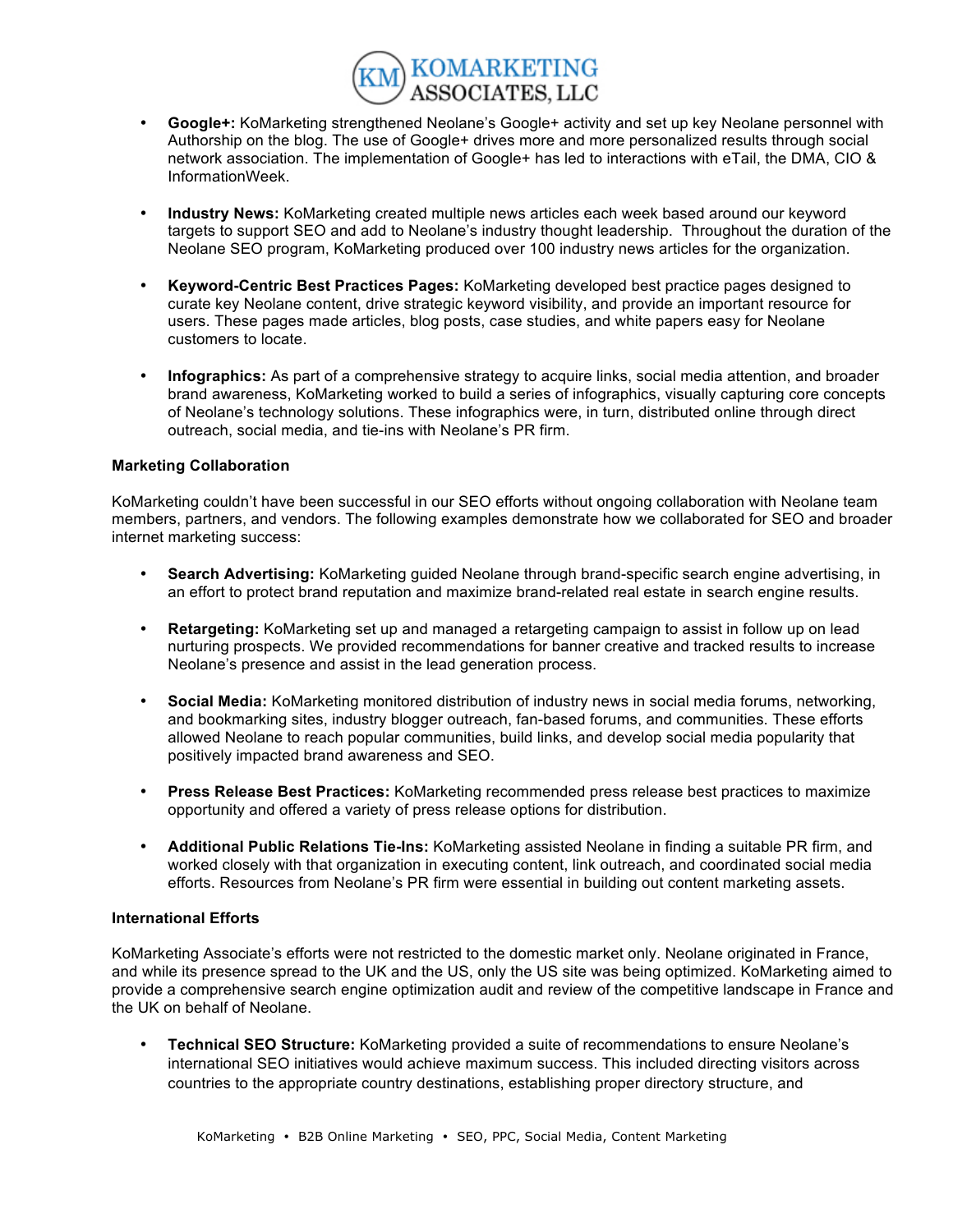

appropriately setting up web reporting.

- **International Competitive Analysis:** KoMarketing produced a competitive analysis for both the UK and France to determine where Neolane could improve as well as pinpoint strengths and weaknesses.
- **International Keyword Research and Page Optimization:** KoMarketing provided insight on competitive content strategies such as article generation based off of existing content and keyword targets. The key was to be specific to the local language and culture.

### **The Secret Ingredient: Communication & Analysis**

In addition to the collaboration with Neolane partners and vendors, KoMarketing Associates' success depended on the continued support, feedback, and communication from the marketing team at Neolane. We held regular weekly meetings to review progress and met monthly for review of metrics and quarterly to assess strategy. KoMarketing was also involved in strategic marketing initiatives (such as PR firm selection noted above) in an effort to "get ahead" of SEO recommendations as best as possible.

## **The Results:**

KoMarketing helped establish new highs in organic search engine referral traffic and visibility of strategic keyword targets, including the following:



*Two year growth in organic search engine traffic to main site, blog, and third party content assets*

- Over 160% year over year growth in organic search engine traffic from 2011 to 2012 and nearly 100% year over year growth in organic search engine traffic during the first three quarters of 2013.
- Through the middle of 2013, a 21% increase in lead opportunities over the prior year.
- Over 40,000 inbound links acquired, according to Google Webmaster Tools, to the main website.

The development of blog content represented a core focus for KoMarketing, and it made a significant impact on traffic (blog) both through unique keywords and organic search engine traffic.

- Organic search engine traffic grew over 600% year over year increase in organic search engine referral traffic from 2011 to 2012 and 151% year over year through the first three quarters of 2013
- More than 32,000 inbound links acquired to Neolane blog posts and content marketing assets, again according to Google Webmaster Tools.